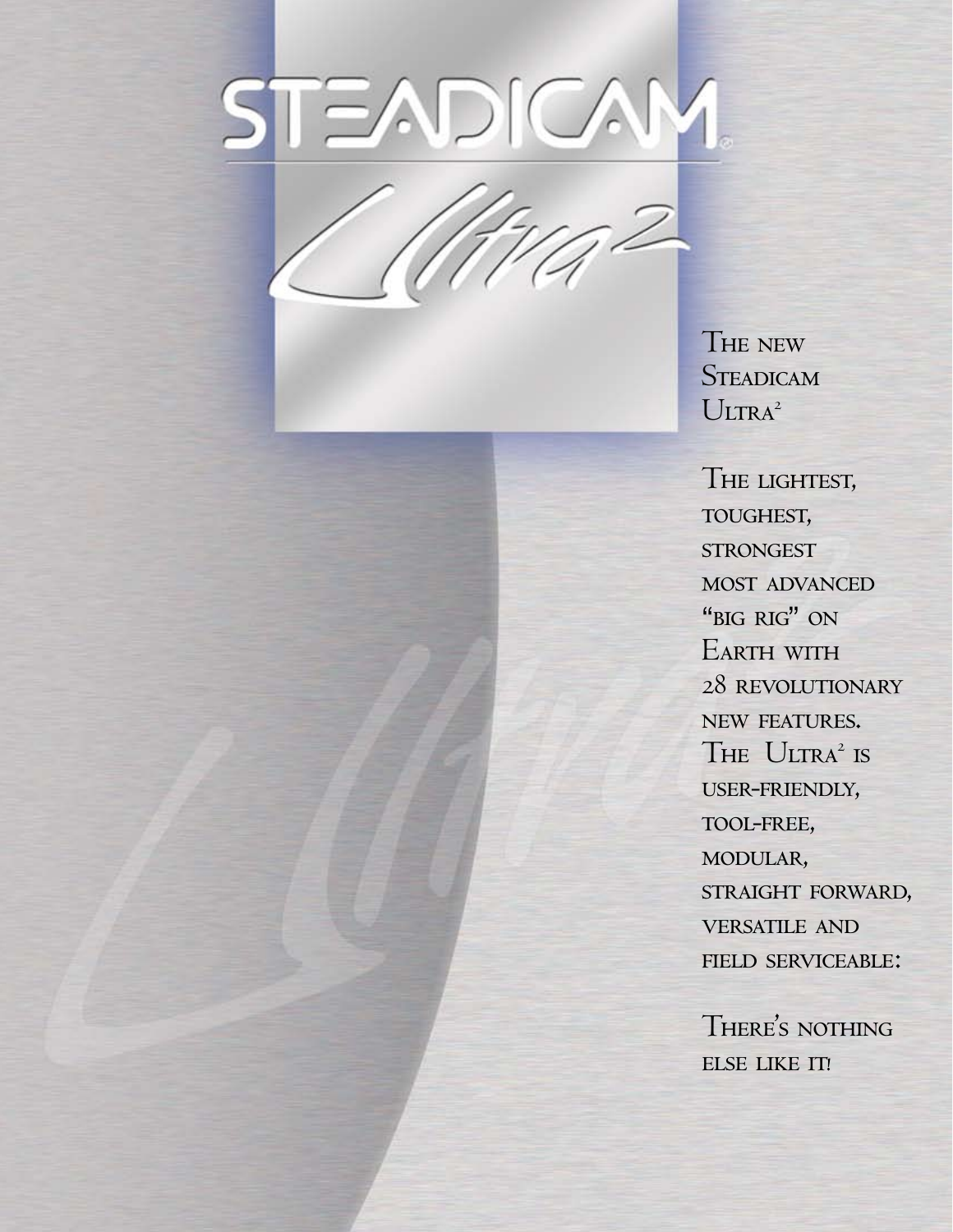*In its time, the Steadicam® Ultra was the most innovative rig anywhere. Its patented 4-part post, tilt-head, motorized stage, inertial control and tool-free operation were unprecedented.*

*"The new Steadicam Ultra2 is flat-out amazing…" – Larry McConkey*

# **The Steadicam® Ultra2 … Camera Stabilization Re-Defined**

### **Speed:**

Instant no-tools adjustment: 4-post extensions, preset trim marks, monitor angle and lo-mode flip, G-70 lift, ride and height, pan and tilt inertia, arm-post size and drag; plus tandem battery change; quickaccess electronic menus, one touch level adjustment. Pre-wired, built in tally lights on the monitor and a plug-in sensor for the stage.

### **Precision:**

Go-to motorized stage; inertial augmentation; tilt-head whip-pan dynamics; total rigidity; perfect gimbal centering; large, hi-res color UltraBRITE<sup>2™</sup> image; framing and level control; advanced electronic artificial horizon.

### **Endurance:**

Light, rigid arm, vest and sled; superb ergonomics; effortless lift; extreme hi-amp PowerCube™ batteries.

# **Flexibility:**

Diverse payloads, arm performance; sled configurations; inertial variations; voltage supplies; vest sizes; lens heights (floor-to-ceiling) and all film/video monitor formats including HDSDI and HD component.

### **Range:**

Extreme post extension, arm lift, boom height; tilthead angle; 10:1 inertial adjustment; operator sizes and shapes and exclusive high-draw PowerCube™ batteries

### **Confidence:**

Remote two-axis stage trim; soft arm stops and predictable hi/lo performance; positive over-centers clamps, accurate fit and finish, repeatable framing control.

# **Reliability:**

Rugged, simple, modular construction; user disassembly; field replacement of components, hardware, wiring harness and backplane circuit boards.

## **Safety:**

Vest quick-release; accident-proof post clamps, stage lock, dovetail plate, monitor brackets, accessory adaptors, vest plate and battery mount.

### **Value:**

Cost-effective; brand recognition and worldwide resale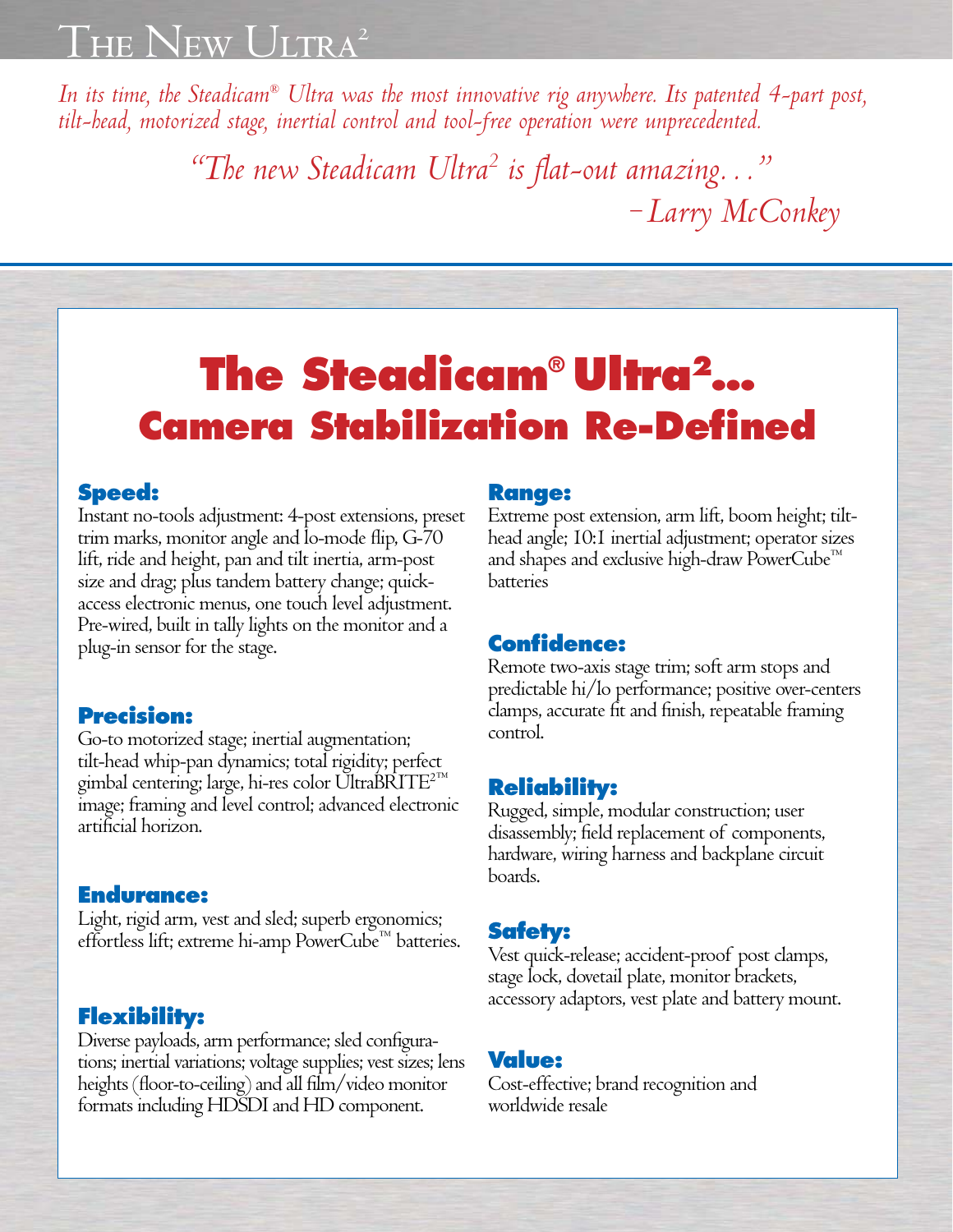- New G-70 'Geo' Arm with Adjustable Lift & Ride
- New Lightweight Ultra<sup>2</sup> Support Vest with Steel Socket Block

a a a a a

**ESPREAM** 

- HDSDI UltraBRITE2™ Color HD Monitor
- New Open Ultra-Rigid Stage
- Programmable "Go-To" Trim Motors
- Auto-Centering Stage Trim
- Ultra High-Precision Gimbal
- Positive Locking New Low-Profile Post Clamps
- Ultra-Rigid Swept Back Monitor Bracket
- 10:1 Inertial Adjustment Range
- New Steadicam PowerCube™ Battery System
- All New Electronics with Backplane and Removeable Circuit Boards
- Software Upgradeable
- Field Serviceable
- And Much More…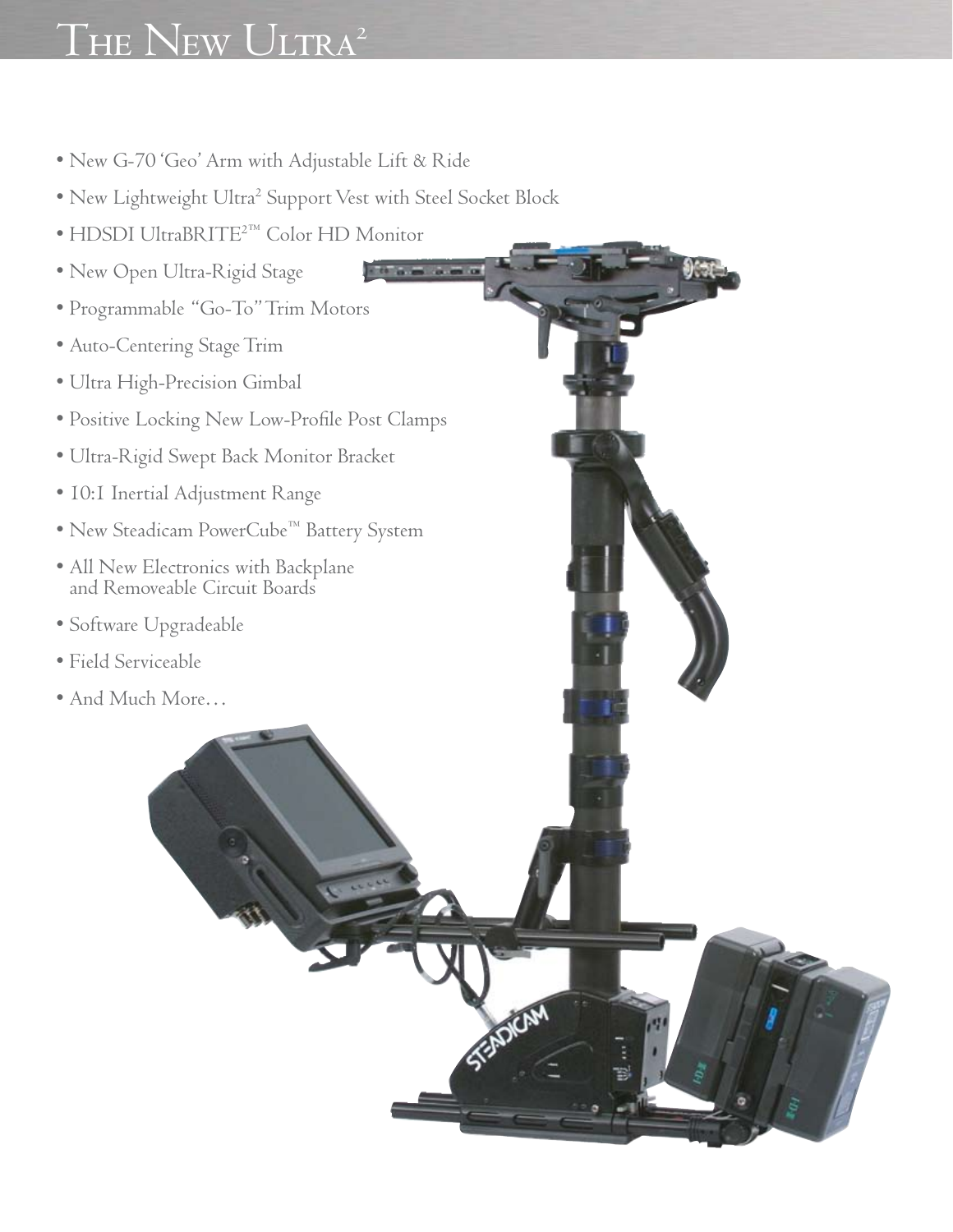# *The Tiffen Company takes great pride in introducing the world's most advanced Steadicam® , the Ultra2 .*

*We are committed to excellence, innovation and service, and the Ultra2 is a system that will evolve with you. User-friendly, field-serviceable, tool-free, straightforward and versatile, the Ultra2 empowers your operating skills as never before. Each component is designed so the operator can quickly and easily configure the Ultra2 to the best advantage for each shot.*

#### **Steadicam ULTRA2 Features:**

Tool-Free our guarantee that all the Ultra<sup>2'</sup>s advanced features can be used under real-world, fast-paced conditions without fumbling for tools.

Modular Design we designed the Ultra<sup>2</sup> to be easily modified, upgraded, maintained, and serviced.

The G-70 Arm is simply amazing. Lightweight – 11 lbs – and hand-adjustable, it lifts from 12 to 70 pounds. The new 'Ride' knob alters iso-elasticity so for the first time, users can precisely set how the arm behaves, regardless of the weight carried. The unique "Geo" feature, alters spring geometry as you boom up and down to make the G-70 the smoothest, most well-behaved arm ever, throughout its astounding vertical range of 32 inches! The new tool-free arm post holder is quick and positive, and its independent drag control delivers the precise rotation resistance you want – from completely free to totally locked, even when you change posts. At the other end of the arm, the new 'kick-back' link reduces your "doorway" clearance and keeps the arm from banging against you on the run.

The Position Sensing , Ultra Rigid, Motorized Stage increases the precision

and repeatability of every shot. Stage positioning is smooth and effortless, with a greater fore

and aft and

side to side range than ever; and operators can trim the sled's balance on the fly. "Goto" buttons on the gimbal remote rebalance the sled to pre-determined positions and return "home" with just one touch. Electronics are on cards, with no wiring harnesses, easy upgrades – plug and play.

#### The new, Wide Dovetail Lock has a

broader, more positive grip on the dovetail plate. The handle has a safety

IZ.



stop to prevent accidental release.

The Integral Tilt Head tilts  $+/- 20^{\circ}$  to



preserve dynamic balance, to maintain high or low lens height, to help with clearance, reach, or viewing problems, or to execute precise whip pans with the lens angled up or down.

The Ultra<sup>2</sup> Gimbal is the smoothest, most precise gimbal ever made, with heavy duty,



high precision bearings and an ergonomic yoke, and it's easy to take apart for cleaning. It comes with its own tool – "The Blue Whale" – which operators can use to precisely

center the gimbal in the field, even after years of hard knocks. The new, positive, low-profile clamp blends into the handle for a better operating grip.

#### Four Section, Carbon Fiber Telescoping Post extends the sled from 26 to 72 inches

– or anywhere in between – for short to long mode shooting, floor to ceiling! Inside the four posts, the Ultra<sup>2'</sup>s patented curly-cable system comes standard with discrete, 14 and 28 volt lines with sustained high-amp capacity (14 gauge wires!), plus separate



dedicated un-interrupted HDSDI and HD component coaxes, composite video in/out, and communications lines.

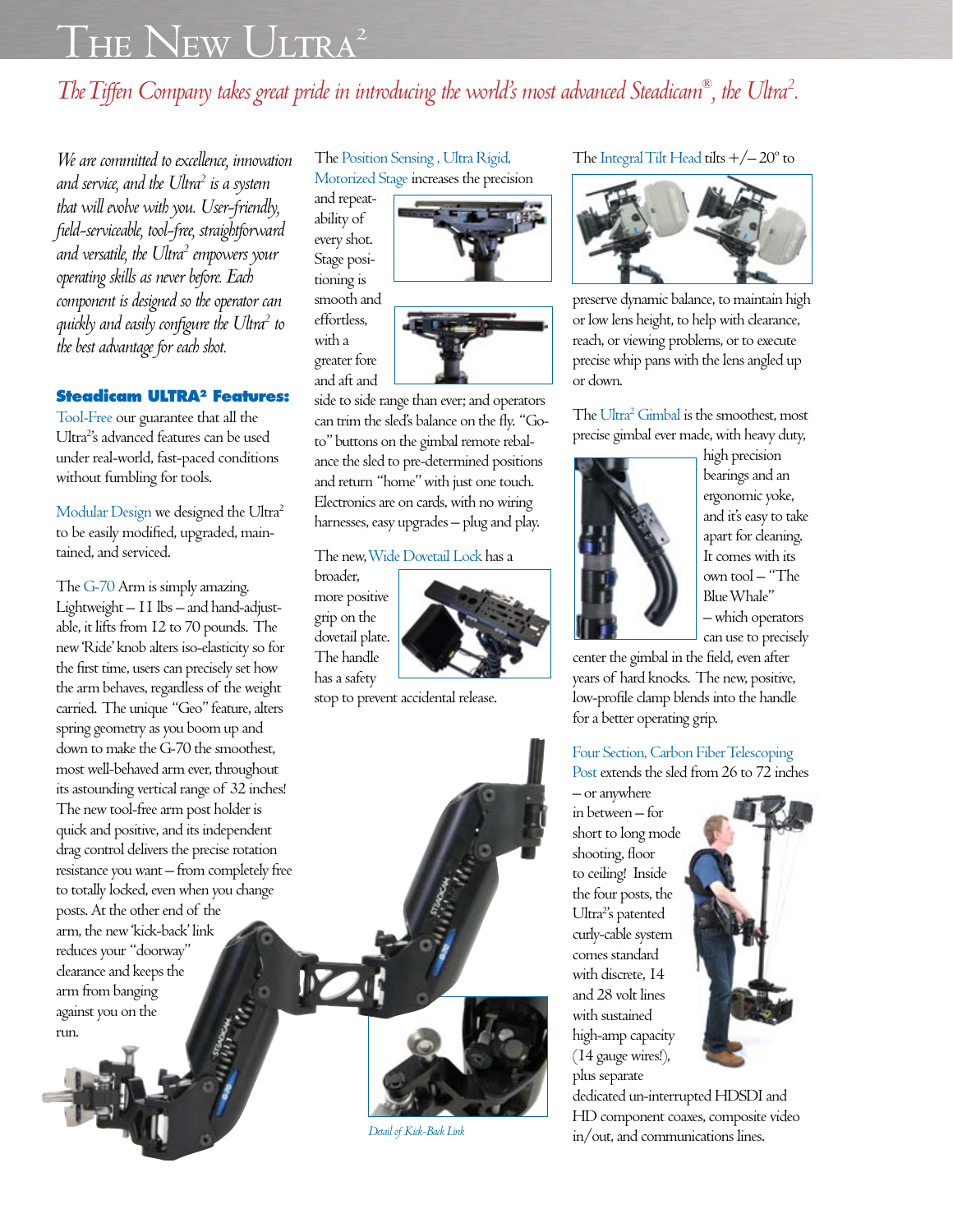The new post, monitor, and gimbal Low-Profile Clamps are either open and free, or positively locked, with the overcenters clamping action. The clamp lever is ergonomically recessed into the clamp bodies, so nothing sticks out to catch you or a cable.



#### The Swept-Back Monitor Mount

is designed for maximum stiffness, inertial control, and viewing options. It has a wider range of positions, both vertically and horizontally, and the flip-to-low-mode dovetail mount is both quick and positive.

The Modular Electronics with "backplane" system replaces the traditional wiring harness with user-replaceable circuit boards. Microprocessors are software upgradeable. The new, smaller electronics box continues our exclusive narrow sled design and adds a sloped front connector panel, a one button artificial horizon, multi-select volt/amp display, and electronic frame line generator.

Structural Dovetail Base solidly mount gyros, antlers, and other accessories. Includes positive latches for the battery rods and a pull out mounting plate for accessories.

UltraBRITE2™ monitor 8.4 inch, 1400 nits bright, advanced AR coating, and HDSDI, HD component, and analog composite direct inputs, with quick access to the most commonly used functions – framelines, level, brightness, and contrast. On the front is an LED artificial horizon display in all modes, and two built-in, pre-wired tally lights.

The exclusive, new Steadicam PowerCube<sup>™</sup> is the most advanced battery pack available. Delivering 14.8 volts and 6.0Ah each, a pair provides 220 watt hours with high

**STEADICAM** 

amperage discharge – plenty of power for the sled and today's power hungry 35mm and High Def video cameras. In the standard mode, the sled is powered by two batteries in series to





The new Tilting Battery Mount can be angled over 180 degrees, creating additional options for balancing and inertial control. Rotate up for most work, down for very heavy cameras, or out for maximum inertia.

The Ultra<sup>2</sup> Vest is simply the best fitting and strongest "front-mount" style vest ever. It begins with a super-stiff adjustable spar,

"Double Vee" shoulder clips, improved padding and new overcenter ratcheting buckles. Lightweight, unobtrusive



and superbly ergonomic,





best quick-release system.

All of the above features are integral to the Ultra<sup>2</sup> design; ready to be used when you need them. The Ultra<sup>2</sup> continues the  $Ultra<sup>™</sup> tradition – it's the most versatile$ and user-friendly Steadicam® ever made. It lets you operate with minimum effort and maximum precision for every part of every shot. You configure the sled the way you want: short, long, whippy or slow. You can maintain dynamic balance, trim on the fly for each part of the shot and return to nominal with the push of a button. The Ultra<sup>2</sup> is the lightest, toughest, most precise heavy-duty "big rig"' ever made, and it's your key to high-performance Steadicam operating.

*We, the undersigned Inventors, Designers, Operators and Representatives are pleased to offer you our dream machine—now a reality – for Steadicam Operators and their clients, worldwide.*

*Garrett Brown, Robert Orf, Jerry Holway, Frank Rush, Robin Thwaites, Peter Abraham and the proud Tiffen/Steadicam Team*